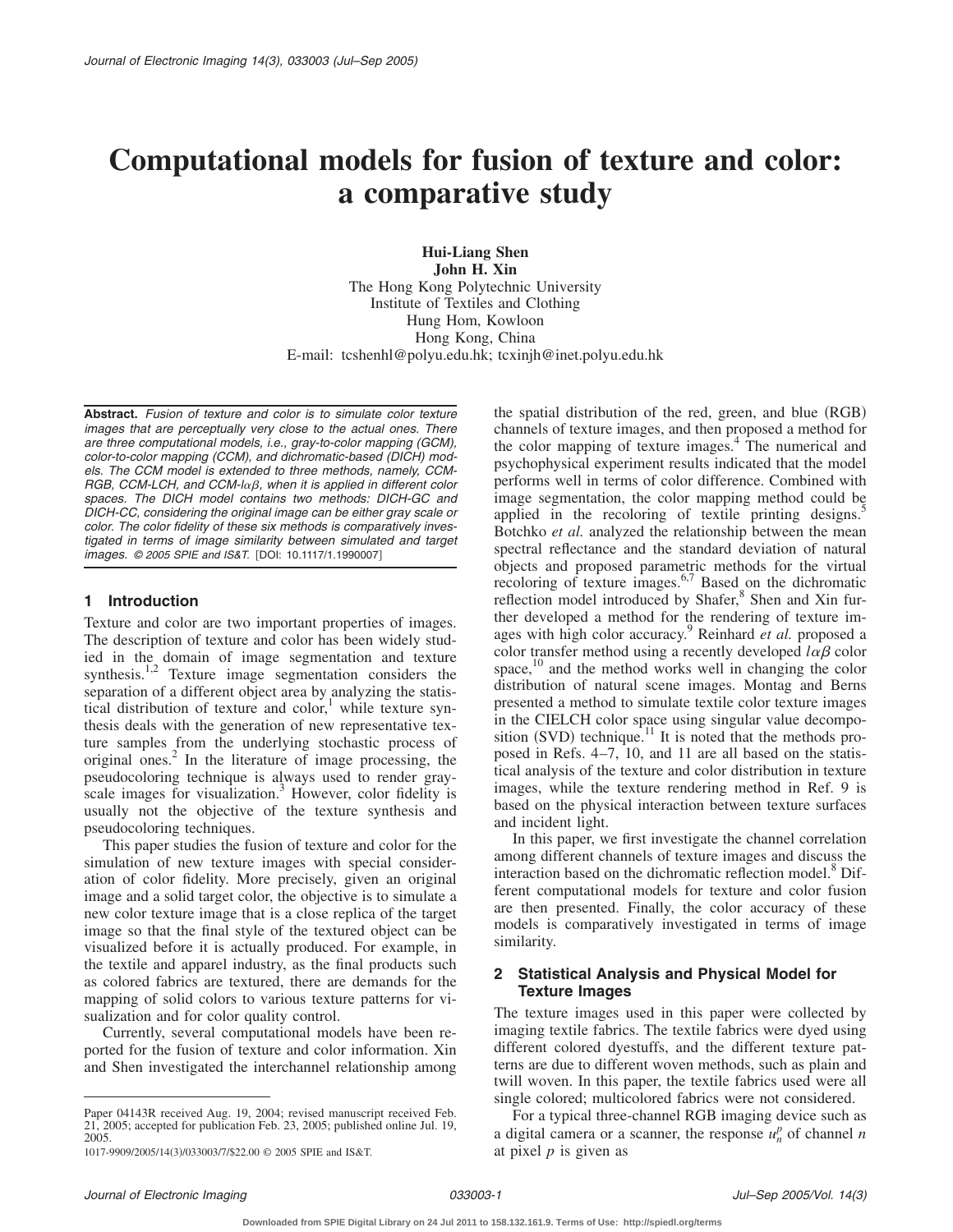*Shen and Xin: Computational models for fusion of texture*…



Fig. 1 Color texture image (left) and the pixel deviation relationship between red, green, and blue channels and *Y* channel (right). The correlation coefficients of red, green, and blue channels with respect to *Y* channel are 0.985, 0.915, and 0.988, respectively.

$$
u_n^p = \int l(\lambda)r(\lambda, p)s_n(\lambda) d\lambda \quad n = 1, 2, 3 \text{ or RGB},
$$
 (1)

where  $\lambda$  denotes wavelength,  $l(\lambda)$  is the spectral power distribution of the illumination,  $s_n(\lambda)$  is the spectral sensitivity function of the *n*'th sensor, and  $r(\lambda, p)$  is the spectral reflectance of object at position  $p$ . Note that Eq.  $(1)$  supposes that the outputs of the imaging device are linear with the flux of incoming light intensity. The luminance  $u_Y^P$  at pixel *p* can be simply calculated by averaging the pixel responses in RGB channels:

$$
u_Y^P = (u_1^p + u_2^p + u_3^p)/3.
$$
 (2)

If we let  $\bar{u}_n$  be the mean value of channel *n*, the pixel deviation  $\delta u_n^p$ , is

$$
\delta u_m^p = u_n^p - \overline{u}_n,\tag{3}
$$

and can be written in the vector form as

$$
\delta \mathbf{u}^p = \mathbf{u}^p - \overline{\mathbf{u}},\tag{4}
$$

where  $\delta \mathbf{u}^p = [\delta u_1^p, \delta u_2^p, \delta u_3^p]^T, \mathbf{u}^p = [u_1^p, u_2^p, u_3^p]$ *<sup>T</sup>*, and *¯* **u** $=[\bar{u}_1, \bar{u}_2, \bar{u}_3]^T$ , with superscript *T* representing the vector transpose. Similarly, the pixel deviation  $\delta u_Y^P$  of channel *Y* can be computed as

$$
\delta u_Y^P = u_Y^P - \overline{u}_Y,\tag{5}
$$

where  $\bar{u}_Y$  is the mean value of channel *Y*.

For color images, the pixel responses of RGB channels are not independent, but rather are highly correlative.<sup>9</sup> The channel correlation of color texture image is the basis of the statistical models for texture and color fusion, especially when only 1-D spatial distribution (for example, channel *Y*) is known *a priori*. The correlation coefficient  $c_n$  between channel *n* and *Y* can be calculated according to

$$
c_n = \frac{\sum_p \delta u_n^p \times \sum_p \delta u_Y^p}{\left[\sum_p (\delta u_n^p)^2 \times \sum_p (\delta u_Y^p)^2\right]^{1/2}}.
$$
\n(6)

A typical color texture image and its pixel deviation distributions of RGB channels with respect to *Y* channel are given in Fig. 1. The angles of the mean axis of the point clouds define the degrees of correlation, with 0 and 90 deg indicating uncorrelated data. The correlation coefficient of the blue channel, 0.988, is the highest, followed by that of the red channel, 0.985. The correlation coefficient of the green channel, 0.915, is the lowest. These observations clearly indicate the existence of high channel correlation of texture images.

It is of interest to investigate the hue distribution of single-colored texture images. For pixel *p*, the hue can be calculated  $as<sup>1</sup>$ 

$$
H^{p} = \arctan\left[\frac{\sqrt{3}(u_{2}^{p} - u_{1}^{p})}{2u_{3}^{p} - u_{1}^{p} - u_{2}^{p}}\right].
$$
\n(7)

Figure 2 shows a histogram of the texture image in Fig. 1. It is found that despite the heavy textures, the hue is con-



**Fig. 2** Histogram of hue of the texture image in Fig. 1. The hue is scaled to the range of 0 to 255.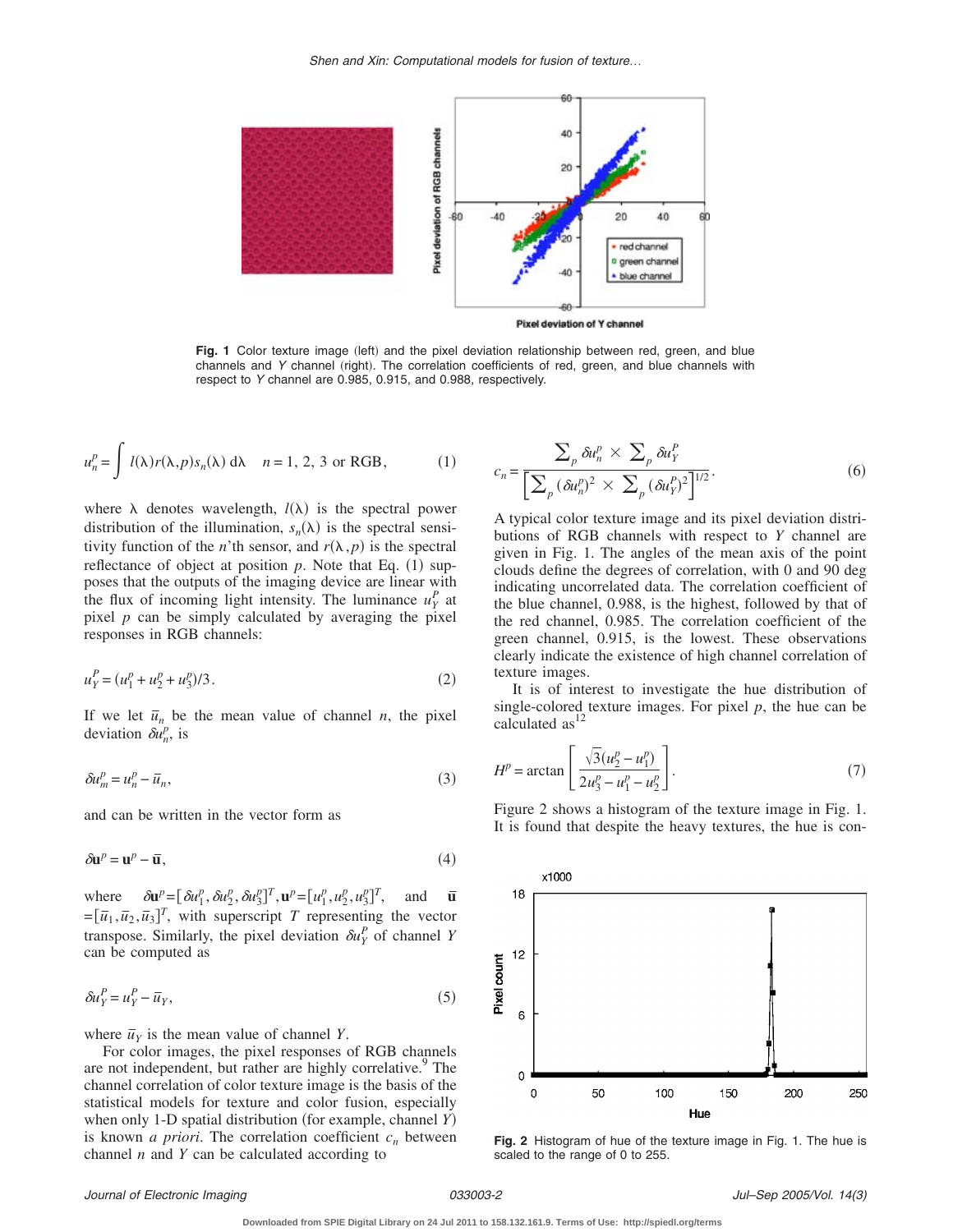strained in a very limited range and thus can be considered to be approximately constant. This also explains why hue is always used in color image segmentation. $12$ 

In addition to the statistical analysis of texture images, it is also interesting to discuss the physical interaction between object surface and lighting. According to the dichromatic reflection model, $8$  the reflected light can be decomposed into two components, i.e., surface reflection and body reflection. The surface reflection occurs at the object surface, and its spectral composition is approximately the same as that of the illumination. The body reflection is the result of the scattering of the light within the pigmented layer of the object subsurface, and the selective absorption of the light dependent on the material characteristic. According to the neutral interface reflection (NIR) model, $^{13}$ the reflectance  $r(\lambda, p)$  is represented as

$$
r(\lambda, p) = m_b^p r_b(\lambda) + m_s^p r_s,
$$
\n(8)

where  $m_b^p$  and  $m_s^p$  are the geometric factors of the body and surface reflections at pixel p,  $r_b(\lambda)$  is the wavelength composition of the body reflectance, and  $r<sub>s</sub>$  is the constant surface reflectance independent of wavelength. Substituting Eq.  $(8)$  into Eq.  $(1)$  yields

$$
u_n^p = m_b^p \int l(\lambda) r_b(\lambda) s_n(\lambda) d\lambda + m_s^p \int l(\lambda) s_n(\lambda) r_s d\lambda
$$
  
=  $m_b^p u_{b,n} + m_s^p I_n,$  (9)

where  $u_{h,n}$  and  $I_n$  are the channel responses of body and surface reflections, respectively. Equation (9) can be written in the vector form as

$$
\mathbf{u}^p = m_b^p \mathbf{u}_b + m_s^p \mathbf{I} \tag{10}
$$

where  $\mathbf{u}_b$  is the column vector of element  $u_{b,n}$ , and **I** is the column vector of element  $I_n$ . As the coefficient  $m_d^p$  and  $m_s^p$ describe the geometry of pixel  $p$ , Eq.  $(10)$  can be used to colorize textured samples or 3-D objects in a single image. $9,14$ 

The dichromatic reflection model can be applied to a variety of materials including plastic, wood, ceramic, and also the textile fabrics used in this study. However, the dichromatic reflection model may fail to describe other materials with nonneutral surface reflections such as coated glasses, iridescent surfaces, and some other textile fabrics including silk and satin.

#### **3 Models for Fusion of Texture and Color**

In this section, several computational models for fusion of texture and color are discussed. For simplicity and clarity, existing methods for texture and color fusion are classified into three models: gray-to-color mapping (GCM) model, color-to-color mapping (CCM) model, and dichromaticbased (DICH) model. As the CCM model can be applied in different color spaces, three methods, namely, CCM-RGB,  $CCM$ - $l\alpha\beta$ , and CCM-LCH, are further discussed. For the DICH model, two methods, namely, DICH-GC and DICH-CC, are introduced for gray-scale and color original images, respectively.

#### **3.1** *GCM Model*

The GCM model deals with the mapping of color to grayscale images to produce desired color images. The essence of this model is to derive the 3-D spatial information (RGB) from the only known 1-D information (Y channel). This derivation is possible because of the high channel correlation of texture images discussed above. If the desired target color is  $\overline{v}$ , and the standard deviations of channels *n* and *Y* are  $\sigma_n$  and  $\sigma_Y$ , respectively, then the color  $\mathbf{v}^{\text{GCM},p}$  of the reproduced image at pixel  $p$  can be calculated as<sup>4</sup>

$$
\mathbf{v}^{\text{GCM},p} = \overline{\mathbf{v}} + \mathbf{D} \, \delta \mathbf{u}_Y^P \tag{11}
$$

where  $\delta \mathbf{u}_Y^P = [\delta u_Y^P, \delta u_Y^P, \delta u_Y^P]^T$ , and **D** is a 3 × 3 diagonal matrix diag  $[\sigma_1^1, \sigma_2^1, \sigma_3^1]$ , with  $\sigma_n^1 = \sigma_n / \sigma_Y$ . In the virtual coloring method, parameters are adopted to modify the standard deviation  $\sigma_n$  of each channel to obtain pleasing visual effects.<sup>8</sup> Since the purpose of this paper is to investigate the color fidelity of the model, the parameter of the virtual coloring method is not considered. When  $\sigma_n$  is unknown *a priori*, it can be assumed that  $\sigma_n = \sigma_Y$ , and **D** becomes an identity matrix diag  $[1,1,1]$ . In this case, the appearance of the simulated image is usually smoother than that of the actual target one.

According to Eq.  $(7)$ , the hue of pixel *p* for the simulated image using GCM model becomes

$$
H^{p} = \arctan\left[\frac{\sqrt{3}(\bar{\nu}_{2} + \sigma_{2}^{1}\delta u_{Y}^{P} - \bar{\nu}_{1} - \sigma_{1}^{1}\delta u_{Y}^{P})}{2(\bar{\nu}_{3} + \sigma_{3}^{1}\delta u_{Y}^{P}) - (\bar{\nu}_{1} + \sigma_{1}^{1}\delta u_{Y}^{P}) - (\bar{\nu}_{2} + \sigma_{2}^{1}\delta u_{Y}^{P})}\right]
$$

$$
= \arctan\left\{\frac{\sqrt{3}[(\bar{\nu}_{2} - \bar{\nu}_{1}) + (\sigma_{2}^{1} - \sigma_{1}^{1})\delta u_{Y}^{P}]}{(2\bar{\nu}_{3} - \bar{\nu}_{1} - \bar{\nu}_{2}) + (2\sigma_{3}^{1} - \sigma_{1}^{1} - \sigma_{2}^{1})\delta u_{Y}^{P}}\right\}.
$$
(12)

It is obvious that when  $\sigma_1 \approx \sigma_2 \approx \sigma_3$ , the hue of each pixel *p* is a constant absolutely decided by the target color  $\bar{v}$ . For real texture images, when  $\sigma_n$  does not differ much with each other, the variation of hue is very small, which is in agreement with the observation in Sec. 2.

### **3.2** *CCM Model*

Unlike the GCM model, the original image of the CCM model is colored, and thus it is a 3-D-to-3-D color-mapping problem. In the RGB color space, if the pixel deviation is unchanged in color mapping, the new color at pixel *p* can be simply calculated by subtracting mean color  $\bar{u}$  and adding target color  $\bar{v}$  as follows:

$$
\mathbf{v}^{\text{CCM-RGB},p} = \overline{\mathbf{v}} + \mathbf{u}^p - \overline{\mathbf{u}} = \overline{\mathbf{v}} + \delta \mathbf{u}^p. \tag{13}
$$

However, as the investigation of texture image found that the pixel deviation is actually related to the mean color, it is more appropriate to calculate  $\mathbf{v}^{\text{CCM-RGB},p}$  as<sup>5</sup>

$$
\mathbf{v}^{\text{CCM-RGB},p} = \overline{\mathbf{v}} + f(\overline{\mathbf{v}} + \delta \mathbf{u}^p),
$$
\n(14)

where function  $f(\cdot)$  is defined on each pixel position and performs linear interpolation between  $(u_1^p, u_2^p, u_3^p)$  and  $(\delta u_1^p, \delta u_2^p, \delta u_3^p)$ . The plot of function  $f(\cdot)$  is shown in Fig. 3, in which  $u_1^p < u_2^p < u_3^p$  is assumed. To not introduce extrapolation error, the value of function  $f(\cdot)$  is clipped to  $\delta u_1^p$  and  $\delta u_3^p$  in the ranges of [0,  $u_1^p$ ] and [ $u_3^p$ , 255], respectively.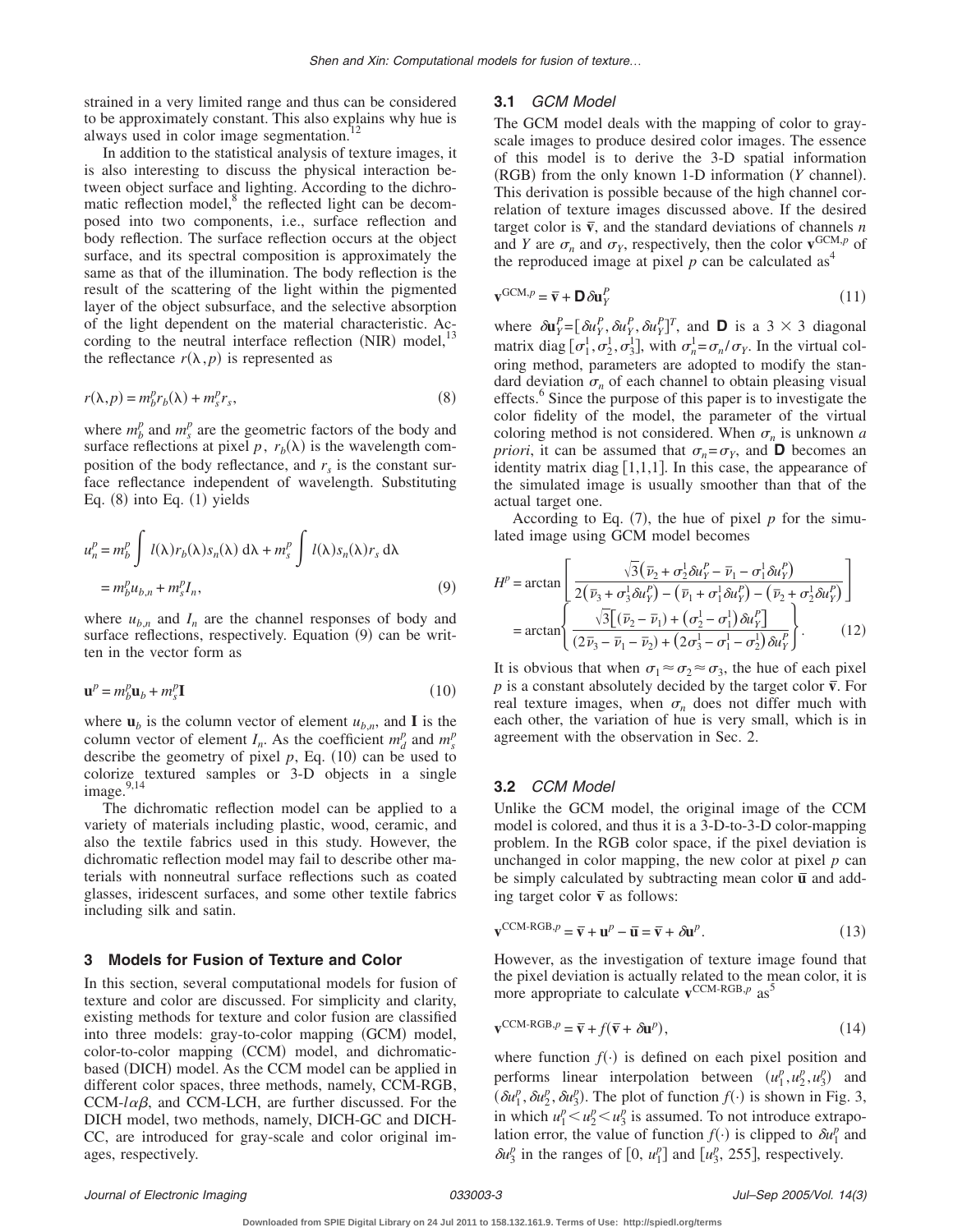

Fig. 3 Function  $f(\cdot)$  for the CCM model in RGB color space.

In addition to the RGB space, the CCM model can also be applied<sup>10,11</sup> in other color spaces such as  $l\alpha\beta$  and CIELCH. The  $l\alpha\beta$  space was first proposed by Ruderman et al. based on the principle component analysis (PCA) of many natural scene images.<sup>15</sup> In the transform, the RGB space is first linearly transformed to LMS space, then to a logarithmic space, and finally is rotated to produce  $l\alpha\beta$ color space. The detailed transformation can be found in Refs. 10 and 15. An advantage of the  $l\alpha\beta$  space is that the channel correlation was eliminated, and therefore the modification of the response in one channel would minimally affect those in other channels. In the  $l\alpha\beta$  space, the new  $l\alpha\beta$  color  $\mathbf{v}^{\text{CCM-}l\alpha\beta,p}$  of pixel p can be written as <sup>10</sup>

$$
\mathbf{v}^{\text{CCM-}\lceil \alpha \beta, p} = [\bar{l}', \bar{\alpha}', \bar{\beta}']^T + [\bar{l}', \alpha^p, \beta^p]^T - [\bar{l}, \bar{\alpha}, \bar{\beta}]^T, \tag{15}
$$

where  $\left[\overline{l}, \overline{\alpha}, \overline{\beta}\right]^T$  is the mean color of the original image,  $[l^p, \alpha^p, \beta^p]^T$  is the color of pixel *p* in the image, and  $[\overline{l'}, \overline{\alpha'}, \overline{\beta'}]^T$  is the desired target color. Note that the standard deviation of each channel is not considered in Eq. (15). The last step of the CCM- $l\alpha\beta$  method is to transform the new  $l\alpha\beta$  color back to RGB space.

In the study of the texture effect on suprathreshold lightness tolerances, Montag and Berns presented a method of texture image simulation in CIELCH color space.<sup>11</sup> They first rotate the CIELCH color space using a  $3 \times 3$  matrix based on PCA to produce a decorrelated space, and then modified the mean color of the image, and finally inverted the color transform to generate new texture images. When the purpose is to simulate a new image using the same texture and different color, the PCA is no longer required. $<sup>11</sup>$ </sup> Therefore, similar to Eq. (15), the new color  $\mathbf{v}^{\text{CCM-LCH},p}$  of pixel  $p$  in CIELCH space can be calculated as follows:

$$
\mathbf{v}^{\text{CCM-LCH},p} = [\overline{L}', \overline{C}', \overline{h}']^T + [L^p, C^p, h^p]^T - [\overline{L}, \overline{C}, \overline{h}]^T,\tag{16}
$$

where  $[\overline{L}, \overline{C}, \overline{h}]^T$  is the mean color of the original image,  $[L^p, C^p, h^p]^T$  is the color of pixel *p* in the original image, and  $[\overline{L}', \overline{C}', \overline{h}']^T$  is the desired target color in CIELCH space. Similar to the CCM- $l\alpha\beta$  method,  $\mathbf{v}^{\text{CCM-LCH},p}$  should also be converted back to RGB space.

#### **3.3** *DICH Model*

The GCM and CCM models are both based on the statistical distribution of texture images. Considering the spatial color distribution of texture images is attributed to the geometrical structures of the texture samples, Shen and Xin proposed a texture rendering method based on the dichromatic reflection model. $^{9}$  According to Eq. (10), the channel responses  $\mathbf{u}^p$  can be decomposed into two body color  $\mathbf{u}_b$ and surface color **I**. If *N* denotes the pixel number of a texture image, the mean color  $\bar{u}$  can be written as

$$
\overline{\mathbf{u}} = \frac{1}{N} \sum_{p} \mathbf{u}^{p} = \frac{1}{N} \left( \sum_{p} m_{b}^{p} \right) \mathbf{u}_{b} + \frac{1}{N} \left( \sum_{p} m_{s}^{p} \right) \mathbf{I}
$$

$$
= \overline{m}_{b} \mathbf{u}_{b} + \overline{m}_{s} \mathbf{I}, \qquad (17)
$$

where  $\bar{m}_b$  and  $\bar{m}_s$  are the mean geometric coefficients of the body and surface colors, respectively. The surface color **I** is actually the white point of the imaging system, and can be obtained by imaging an ideal white diffuser. For images where we lack knowledge of the imaging condition, for example, those downloaded from the Internet, we suppose the camera is white balanced to the light source and thus **.** 

We can combine Eqs.  $(10)$  and  $(17)$  by eliminating term  $\mathbf{u}_b$  as

$$
\mathbf{u}^p = a^p \overline{\mathbf{u}} + b^p \mathbf{I},\tag{18}
$$

where

$$
a^p = \frac{m_b^p}{\overline{m}_b}, \quad b^p = \frac{m_s^p \overline{m}_b - m_b^p \overline{m}_s}{\overline{m}_b}.
$$
 (19)

From Eq. (18), the relationship between  $\mathbf{u}^p$  and  $\overline{\mathbf{u}}$  is completely specified by the geometric coefficient pair  $(a^p, b^p)$ .

In the case where the original texture image is of a color other than the white point **I**, the geometric coefficients pair  $(a^p, b^p)$  in Eq. (18) can be solved by the least-squares method. The new color  $\mathbf{v}^{\text{DICH-CC},p}$  can then be calculated as

$$
\mathbf{v}^{\text{DICH-CC},p} = a^p \overline{\mathbf{v}} + b^p \mathbf{I}.
$$
 (20)

In the case where the original image is a gray-scale image, that is, only 1-D information of the *Y* channel is available, the coefficients could be solved by neglecting surface reflection as

$$
a^p = \frac{u_Y^p}{\overline{u}_Y}, \quad b^p = 0,\tag{21}
$$

and the calculation of new color can be simplified as

$$
\mathbf{v}^{\text{DICH-GC},p} = \frac{u_Y^P}{\bar{u}_Y} \overline{\mathbf{v}}.
$$
\n(22)

From Eqs. (20) and (22), it is obvious that  $\mathbf{v}^{\text{DICH-GC},p}$  is a special case of  $v^{DICH-CC,p}$ . Note that Eq.  $(22)$  will produce larger errors than Eq. (20) in simulating a texture image with unneglectable surface reflections.

Without loss of generality, the image can be normalized with respect to the white point **I**. Then, for the DICH model, the hue of pixel  $p$  can be calculated as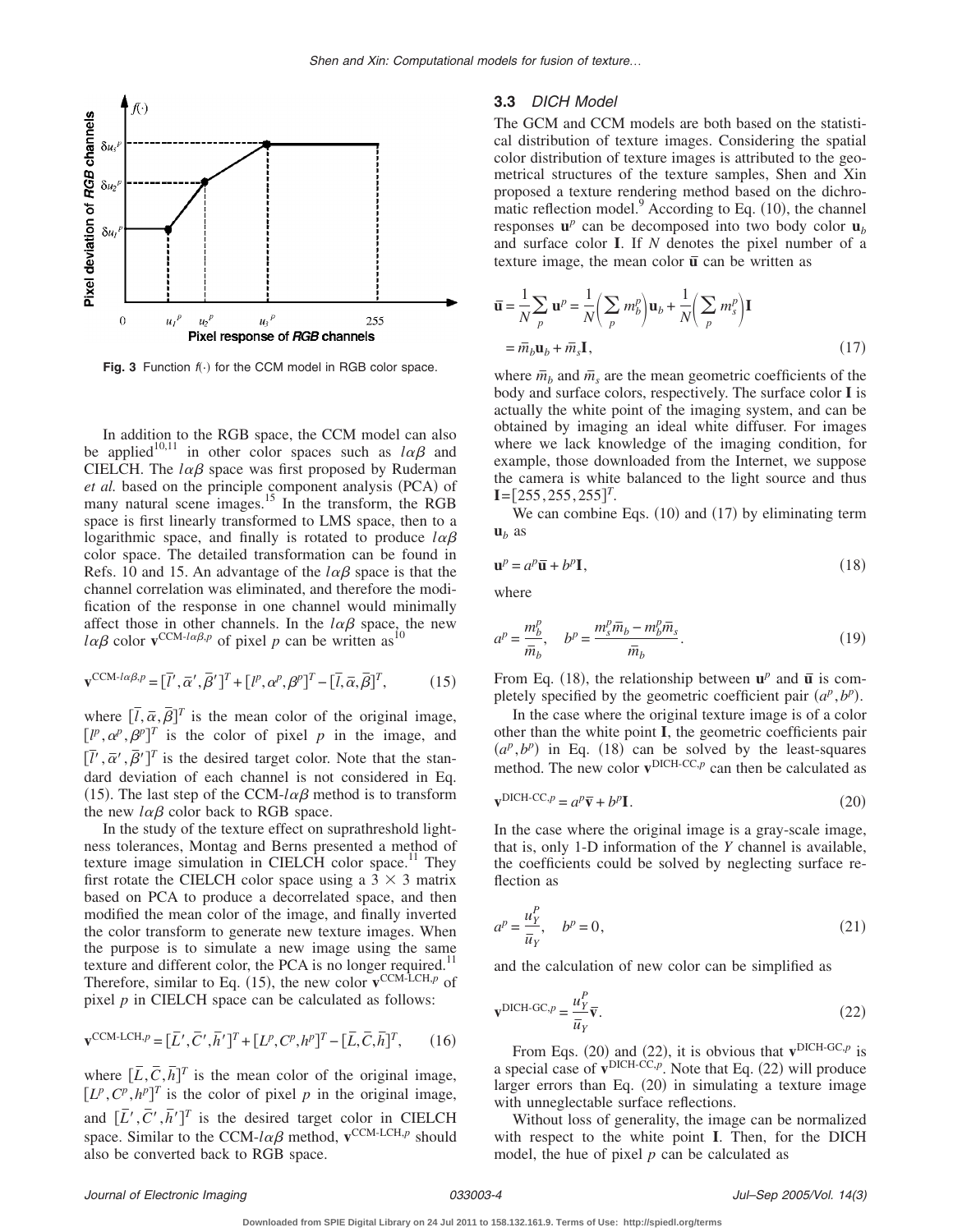

**Fig. 4** Examples of the texture images used in the study. The images of the two rows are of the same texture patterns and different colors.

$$
H^{p} = \arctan\left[\frac{\sqrt{3}(a^{p}\overline{\nu}_{2} + b^{p}255 - a^{p}\overline{\nu}_{1} - b^{p}255)}{2(a^{p}\overline{\nu}_{3} + b^{p}255) - (a^{p}\overline{\nu}_{1} + b^{p}255) - (a^{p}\overline{\nu}_{2} + b^{p}255)}\right]
$$

$$
= \arctan\left[\frac{\sqrt{3}(\overline{\nu}_{2} - \overline{\nu}_{1})}{2\overline{\nu}_{3} - \overline{\nu}_{1} - \overline{\nu}_{2}}\right].
$$
(23)

It is found that the hue is a constant for every pixel *p*, which is the same as in the GCM model when  $\sigma_n = \sigma_Y$  see Eq.  $(12)$ ].

#### **4 Experiments and Discussion**

To study the color fidelity of the three computational models for texture and color fusion, textile fabrics with different texture patterns were used. The texture images were obtained by scanning these fabrics using an Epson scanner model GT10000+ at a resolution of 72 dpi. Some examples of the texture images are shown in Fig. 4.

We further define texture strength as the standard deviation of the texture image in this study. It is known that texture strength is related to the mean colors of the texture images.<sup>9</sup> For example, for certain materials, the texture strength may be small in the dark intensity range, while it is large in the light intensity range. Therefore, it is worthwhile to investigate the color fidelity of these methods in two cases. The first case assumes that the standard deviation of the target image is unknown *a priori*, and thus no adjustment of the texture strength is applied. The second case assumes that the standard deviation of the target image is known, and thus the texture strength of the simulated image can be adjusted as follows.

If the standard deviations of the *n*'th channel of the reproduced and target images are  $\sigma_n^N$  and  $\sigma_n^T$ , respectively, the final new color  $\nu_n^{p,T}$  after texture strength adjustment can be calculated in the RGB color space as

$$
\nu_n^{p,T} = \overline{\nu}_n + \frac{\sigma_n^T}{\sigma_n^N} \left( \nu_n^p - \overline{\nu}_n \right). \tag{24}
$$

The performances of the models can be evaluated by comparing the simulated texture image with the target image. As there is no pixel correspondence for the simulated and target texture images, the evaluation is conducted using a statistical approach.

The similarity of the simulated and the target images must be evaluated in perceptually uniform color spaces such as CIELAB and CIELUV. In the textile and apparel industry, the CIELAB space is generally used. In the experiment, texture images were displayed on a calibrated and characterized SONY Tinitron 21-in. CRT display. The characterization of the display was carried out using the gain, offset, and gamma  $(\overrightarrow{GOG})$  model,<sup>16</sup> and the RGB values of the texture images can be transformed to the corresponding CIELAB values according to the model. For each pixel, its color difference  $\Delta E_{ab}^*$  to the mean color is calculated in the CIELAB space. The histogram of the color difference was then constructed, in which each bin denotes an interval of 0.5 unit of  $\Delta E^*_{ab}$ .

Assume that  $B_T$  is the target texture image,  $B_S$  is the simulated image, and  $H_j(\cdot)$  is the pixel count of the *j*'th bin of the histogram, then the image similarity ratio  $s(B_S, B_T)$ between these two images can be calculated by histogram intersection<sup>17</sup> as

$$
s(B_T, B_S) = \frac{\sum_{j=1}^{M} \min [H_j(B_T), H_j(B_S)]}{\sum_{j=1}^{M} H_j(B_T)},
$$
\n(25)

where *M* is the number of bins of the histogram. When the texture distributions of the two images  $B_T$  and  $B_S$  are quite similar, the term  $s(B_S, B_T)$  should be appropriate for the assessment of the image similarity in terms of color fidelity. The more similar the target image is to the simulated image, the closer is the image similarity ratio  $s(B_S, B_T)$  is to 1.

Figure 5 gives the simulation results for the computational models for texture and color fusion without texture strength adjustment. The original and target images are of the same texture pattern, and the mean color of the target image is used as target color. It is found that all of the fusion results are perceptually very close to the target.

In the experiment, 40 different texture images were randomly selected to compare the color fidelity of the computational models in terms of image similarity according to Eq. (25). The mean image similarity ratio and the standard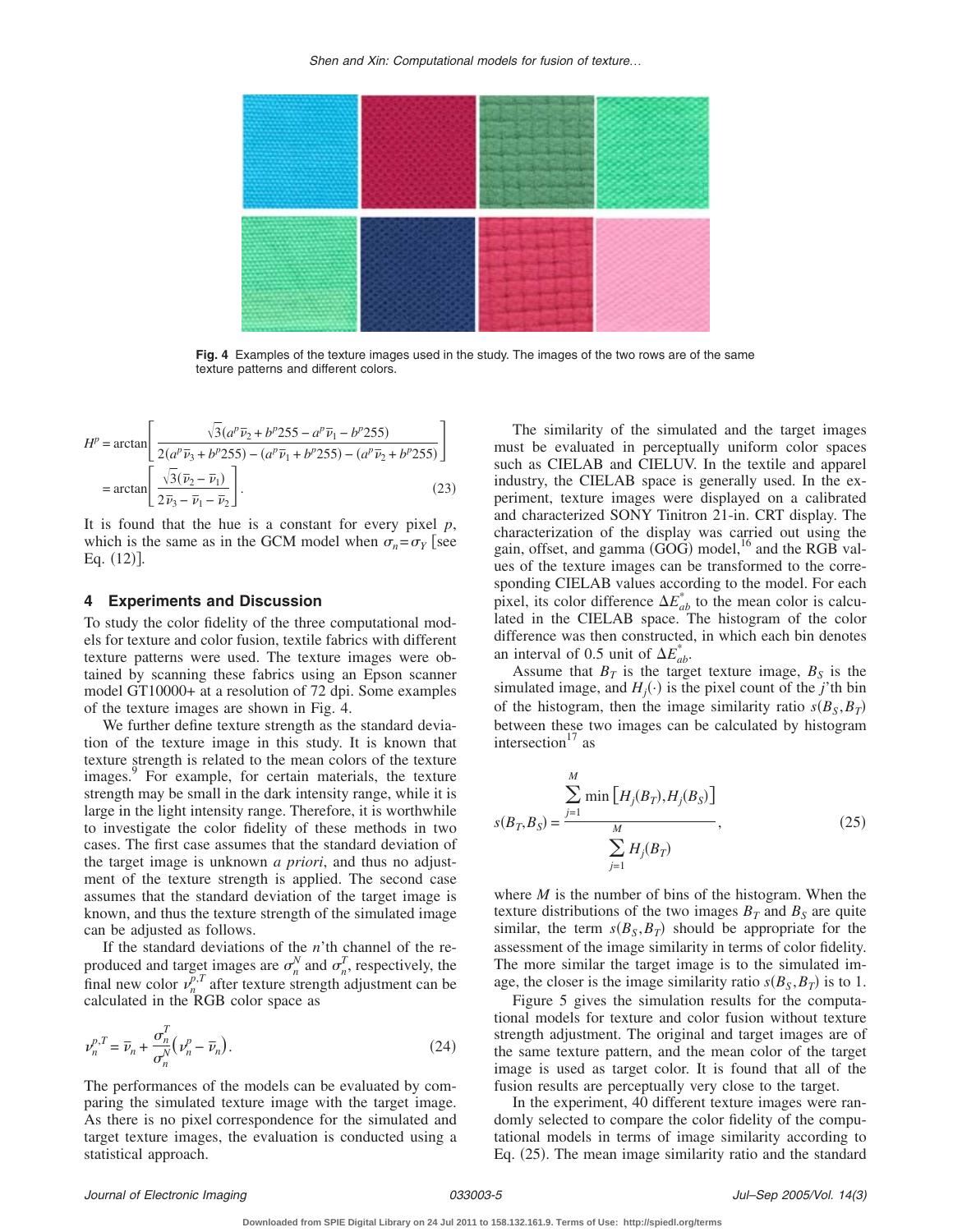*Shen and Xin: Computational models for fusion of texture*…



Fig. 5 Simulated results using different methods: (a) original, (b) target, (c) GCM, (d) CCM-RGB, (e) CCM-LCH, (f) CCM- $l\alpha\beta$ , (g) DICH-CC, and (h) DICH-GC.

deviation between target and simulated images are shown in Fig. 6. It is found that, when no texture strength adjustment is applied, the DICH-CC method performs the best, followed by the CCM-RGB and CCM-LCH methods. The similarity ratios of the GCM and DICH-GC methods are very close, but both are lower than those of the DICH-CC, CCM-RGB, and CCM-LCH methods. It is surprising that

the CCM- $l\alpha\beta$  method performs the worst. It was also found in the experiments that the CCM- $l\alpha\beta$  method sometimes produces false colors in shadow areas of texture images. The reason may be that the  $l\alpha\beta$  space is derived from natural scene images other than textile texture images used in this study.<sup>15</sup> In the case of texture strength adjustment, the



**Fig. 6** Image similarity ratio (±1 standard deviation) between simulated and target images for different texture and color fusion methods, without (top) and with (bottom) texture strength adjustment.